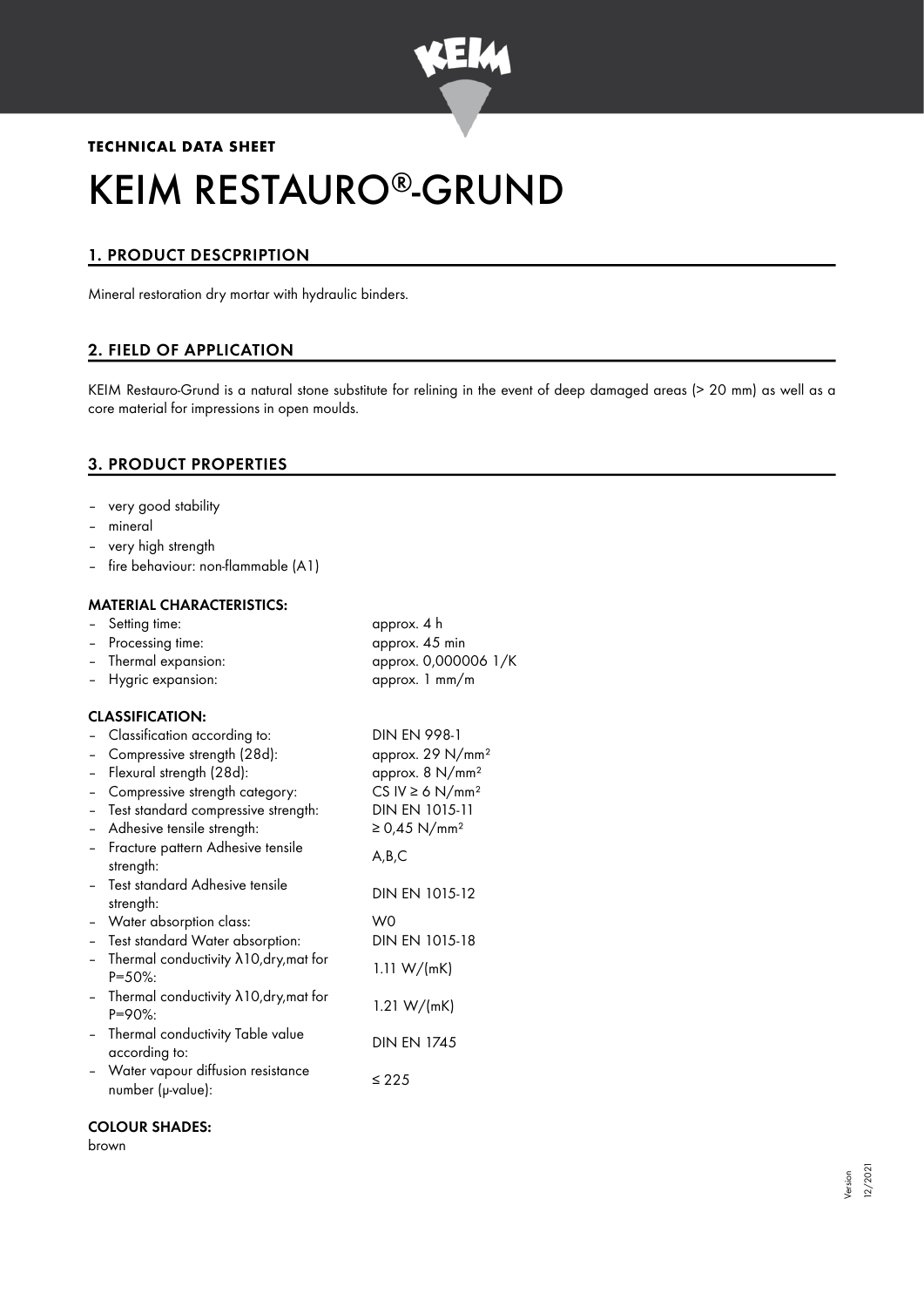## 4. APPLICATION INSTRUCTIONS

#### SUBSTRATE PREPARATION:

The substrate must be strong, dry, clean, sound and free from adhesion-reducing residues.

#### Pre-wetting:

The restoration mortar may only be applied to a damp substrate. Sufficient pre-wetting is therefore absolutely necessary. Remove excess water by patting with a sponge.

#### Pointing:

Damaged natural stone, which is to be completed with KEIM Restauro, must be removed down to the sound core with a tooth cutter or similar tools. Particularly on flat natural stone surfaces, the pointing should be carried out at right angles or in a dovetail shape so that the restoration mortar can be worked in underneath.

#### Reinforcing:

Supporting reinforcements may be necessary for projecting natural stone elements.

Cleaning:

Any existing stone dust must be carefully removed from the areas to be supplemented using compressed air or clear water and a brush.

#### PREPARATION OF MATERIAL / MIXING & CONVEYING:

Mix KEIM Restauro-Grund with approx. 3,8 - 4.2 l (specification per bag) of clean water with a power stirrer to a stiff-plastic consistency without lumps and allow to mature briefly. Do not remix already stiffened material with water.

#### APPLICATION:

Application: The matured base mortar is cast into the pointed and pre-wetted damaged area. The filling should only reach 2 cm below the original stone surface.

#### LAYERING SYSTEM:

Do not exceed the maximum layer thickness in one work step 50 mm.

#### AFTERTREATMENT:

After the base mortar has set, roughen the surface.

#### SETTING TIME:

at least 1 day of waiting time.

#### CONSUMPTION:

approx. 2 kg/m² per mm These material consumption values are guide values for smooth substrates. Exact consumption values must be determined by means of test areas.

#### CLEANING OF TOOLS:

Clean immediately with water.

### 5. PACKAGING:

| <b>Container content</b> | Unit of measure | Quantity on pallet | Type of container |
|--------------------------|-----------------|--------------------|-------------------|
|                          | KO              |                    | bag               |